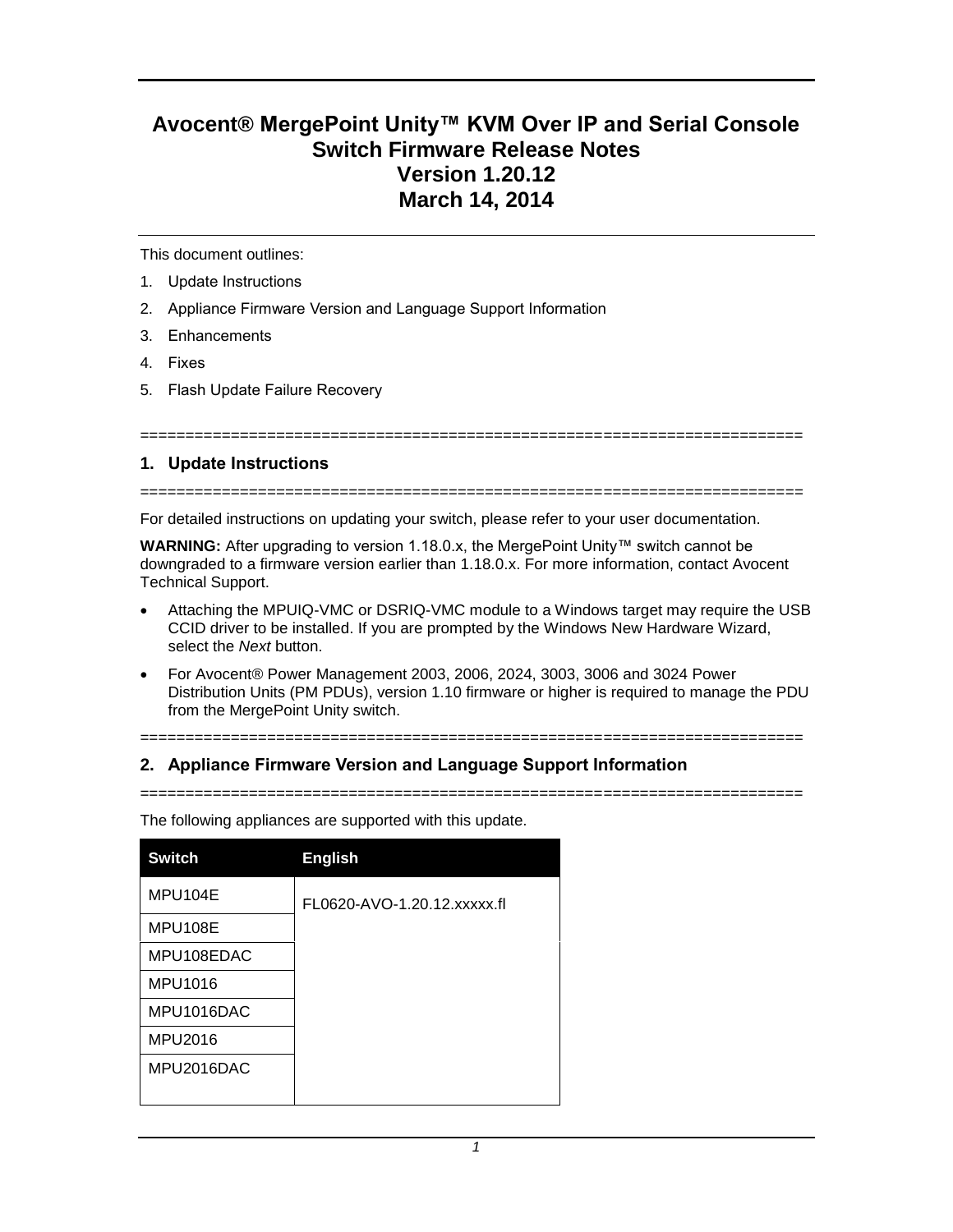| <b>Switch</b> | <b>English</b>              |
|---------------|-----------------------------|
| MPU2032       | FL0620-AVO-1.20.12.xxxxx.fl |
| MPU2032DAC    |                             |
| MPU4032       |                             |
| MPU4032DAC    |                             |
| MPU8032       |                             |
| MPU8032DAC    |                             |

# **3. Enhancements**

=========================================================================

=========================================================================

- Traditional Chinese translation supported in OBWI
- Customer-generated web certificates supported

# **4. Fixes**

=========================================================================

=========================================================================

- Java 7 Update 51 blocking KVM and Serial sessions
- MPUIQ-VMCHS module country code does not change to reflect language setting of the appliance
- L3 487234-300906575- resolution 1680 x 1050 not working with Dell R720 (Windows 2008)
- Increase the maximum login time-out value from 120 seconds to 500 seconds. The default value will remain 120 seconds.
- L3 65698269, 65720656- LDAP external authentication no longer works for group attributes after upgrading to 1.14.0.
- L3 65720949, 65721930- LDAP users logging in may trigger a reboot of the appliance if the LDAP directory server configuration strings are greater than 64 characters in length. Issue may be seen after upgrading to 1.14.0 or higher.
- L3 65722614 LDAP users cannot login with Secure LDAP Enabled (Port 636). **NOTE:** Standard LDAP (Port 389) users are able to log in as expected. Issue occurs after upgrading to 1.14.0 or higher.